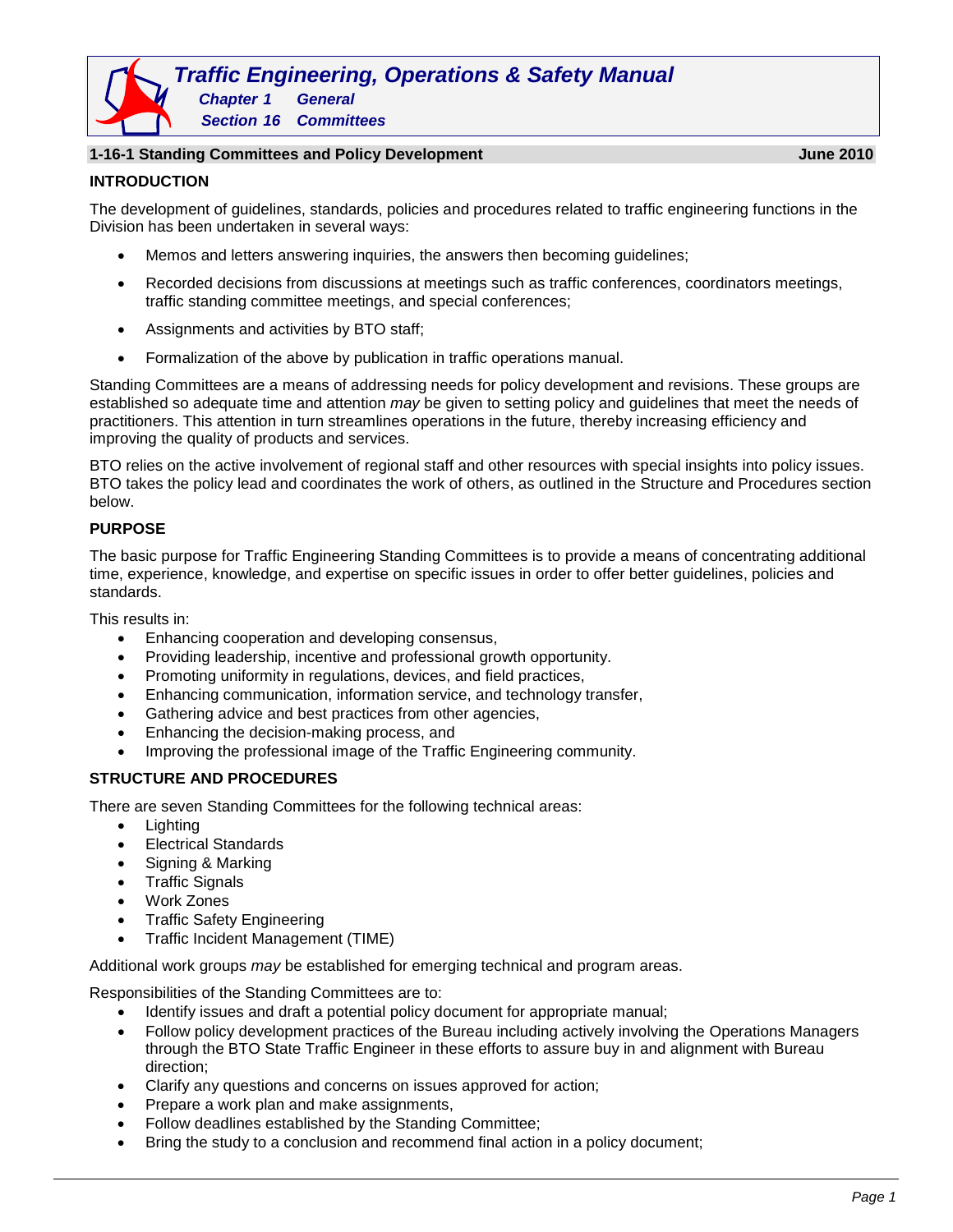- Develop implementation plans for proposed actions when appropriate, including documentation, education or training needs, performance measures, and budget impacts.
- Make progress reports at Traffic Conferences.
- Respond to requests for information on the status of issues, especially to complete quarterly and annual reports.
- Give due consideration to traffic safety in all issues.

Each Standing Committee **shall** consist of one BTO Traffic Engineering Section member, at least two and preferably more Region members, and a management sponsor from a Region. Each Standing Committee will appoint its own membership and keep the Traffic Engineering Section informed of activities by keeping meeting minutes and providing updates at Section meetings. Each Standing Committee meeting *should* be scheduled as a Microsoft Outlook appointment including the BTO Unit Supervisor and the State Traffic Engineer as optional attendees.

Each Standing Committee *may* elect its own Chairperson. Alternatively, the State Traffic Engineer *may* at their discretion designate the Chairperson. The BTO representative *may* serve as Chairperson, although it is suggested that he/she be more in the role of facilitator and resource person. The chairperson *should* maintain close contact with the committee management representative to discuss policy proposals.

Each Standing Committee will have one regional management representative assigned to the committee. The roles of the management representative are as follows:

- Provide the regional management viewpoint and guidance to the Standing Committee.
- Serve as communication link between Highway Operations Managers, Operations Supervisors and the Standing Committee.
- Inform other regional managers and supervisors of major policy initiatives being discussed or proposed that *may* have resource impacts.
- Attend Standing Committee meetings when major policy changes are being proposed. If not able to attend meetings regularly, the management representative *should* provide regional management perspective to the Standing Committee Chairperson prior to the Standing Committee meeting.
- Coordinate with Standing Committee Chairperson to brief BTO Director when a policy has other impacts on other bureaus, and as necessary, assist BTO Director in relaying information to other bureaus and DTSD management.

Each Standing Committee *may* establish ad hoc and/or sub-committees for efficiently and effectively conducting certain tasks.

The Director of the Bureau of Traffic Operations has the authority to:

- Establish Standing Committees
- Generally oversee and guide activities as necessary
- Assign issues for action
- Suggest methods of study, alternatives, modifications, resources, etc.
- Assign priorities and deadlines
- Review recommendations from the Standing Committees,
- Give final approval to each recommendation although he *may* elect to defer approval to an administrative level on specific issues.

The Standing Committee Chairperson will provide a briefing on any proposed policy being presented to the Executive Group. The executive group will provide a consensus recommendation to the BTO Director. Any policy action needed between quarterly meetings will be considered interim policy.

# **POLICY COMMUNICATIONS PROTOCOL**

Any Regional policy inquiries requiring BTO involvement, as well as legislative and sensitive media contacts, **shall** involve the relevant Regional and BTO Traffic Engineering Supervisors. It *should* be noted that legislative and sensitive media contacts also require the completion of a Public Communications Record (PCR).

# **POLICY AND GUIDELINE DEVELOPMENT PROCESS**

The Policy and Guideline Development Process *should* be followed whenever a policy for this manual is being developed.

- 1. Department staff identifies need for policy
- 2. BTO develops proposed concepts of the policy or guideline. \
- 3. Preliminary policy concepts are shared with regional staff via Standing Committee.
- 4. BTO collects comments and drafts policy for review by Traffic Supervisors.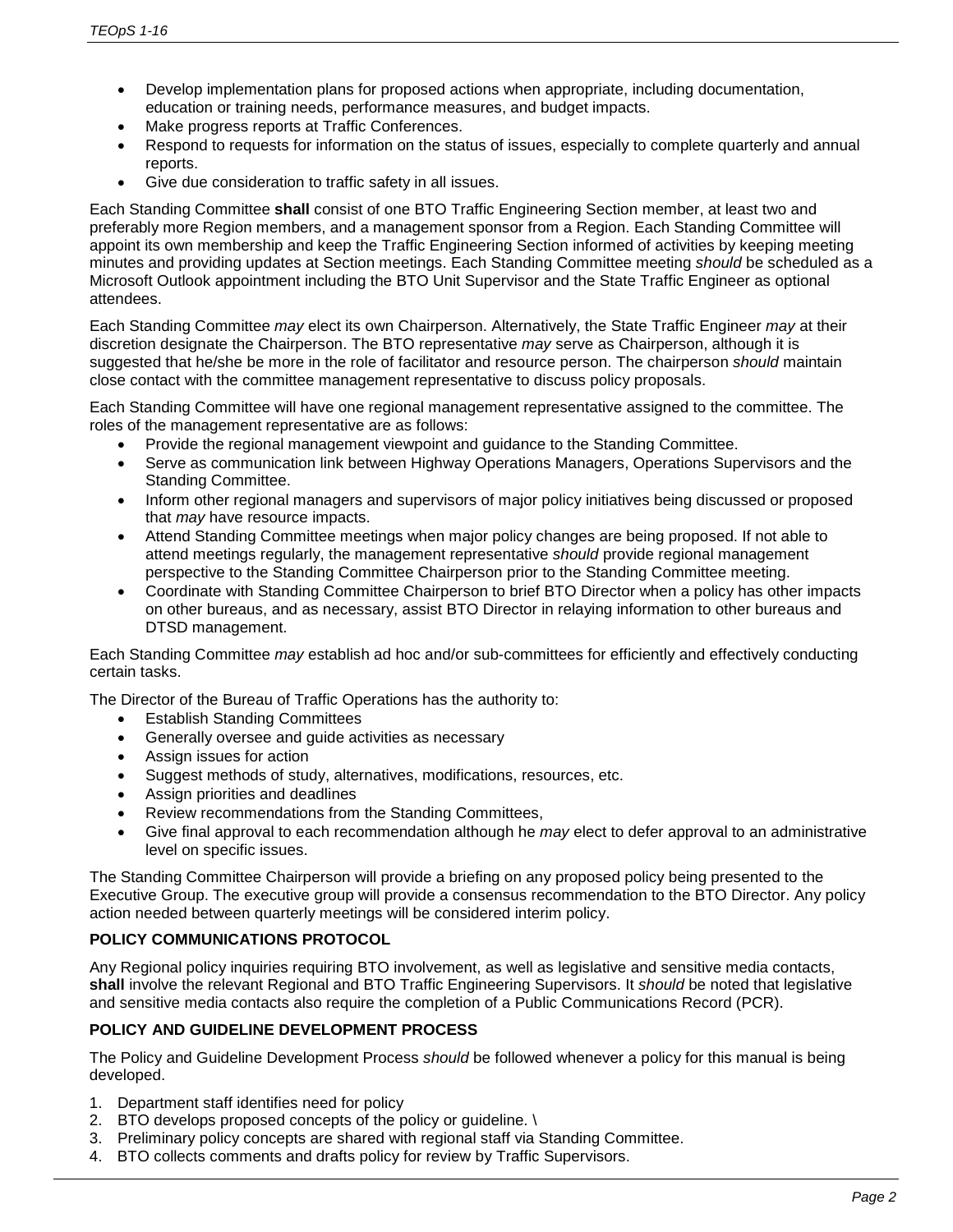- 5. Preliminary review and comment period of 2-4 weeks by Regional Traffic staff via email along with a copy to Operations Chiefs and FHWA.
- 6. If creating a new policy or making major changes to a policy, it may be necessary for the Standing committee to review the policy for the second time and make necessary changes to document upon receipt of comments.
	- a. If making minor changes to a policy, BTO can make the necessary changes after reviewed by the Regions.
	- b. An overview of the final draft should be reviewed by the Operations Managers, especially when policies have political or resource impacts.
- 7. Once issues have been resolved BTO makes final changes to the document presented to the Director of the Bureau of Traffic Operations for final review and approval. When policies have political or resource impacts, it *may* be necessary to present the issues to the DTSD management or other Bureaus that *may* be impacted for input.
- 8. Post and distribute new document in next transmittal unless prompt distribution is necessary. The document is then effective statewide.

# **INTERIM GUIDANCE PROCESS**

In special or urgent circumstances when a policy needs to be implemented quickly, interim guidance *may* be appropriate.

- 1. Initial drafting of the interim policy or guideline by BTO with assistance from Standing Committee or Traffic Supervisors and possibly OGC.
- 2. Operations Chiefs review interim guidance and present the issues to their Regional staff. Subject to the urgency of the topic, this task can be completed by email (informational copy to FHWA) or presented at Operations Managers meetings.
- 3. Operations Chiefs report back to the BTO once the Region has concurred.
- 4. Bureau Director reviews and approves the interim guidance.
- 5. BTO posts and/or distributes the interim guidance to the key stakeholders for implementation.
- 6. Post and distribute new document in next transmittal unless prompt distribution is necessary. The document is then effective statewide.

# **INFORMATION MANAGEMENT RESPONSIBILITIES**

BTO **shall** perform support services for the Standing Committees including:

- Suggest, define and transmit candidate issues as needed.
- Set priorities and deadlines if requested.
- Perform background or resource work for the Standing Committees as necessary.
- Prepare and distribute quarterly and annual reports.
- Provide updates at traffic conferences.
- Receive Standing Committee recommendations and provide the initial screening.
- Circulate Standing Committee recommendations to any other Office for review if desirable.
- Submit final recommendation to Bureau director and act on results.
- Follow up on any further business involving issues.
- Monitor implementation of approved/adopted actions, when appropriate.
- Edit, publish and distribute all issues that become part of the TGM.
- Keep full and updated records of all transactions, available upon request.

#### **1-16-2 FHWA Approvals September 2008**

#### **INTRODUCTION**

According to [FDM 5-2-1.1](http://wisconsindot.gov/rdwy/fdm/fd-05-02.pdf#fd5-2-1.1) Federal-Aid Oversight Agreement [\(Appendix A\)](http://www.fhwa.dot.gov/federalaid/stewardship/agreements/wi.pdf), the Wisconsin Division of FHWA requires certain policies and procedures to be submitted for review and/or approval before publication.

#### **APPROVAL PROCEDURE**

For all items listed below, WisDOT will timely submit changes to FHWA for approval, and will not proceed with execution or publication until FHWA has provided formal approval of changes. For those items that are sent for review purposes only, WisDOT *should* submit changes at least two weeks prior to execution; if comments are not